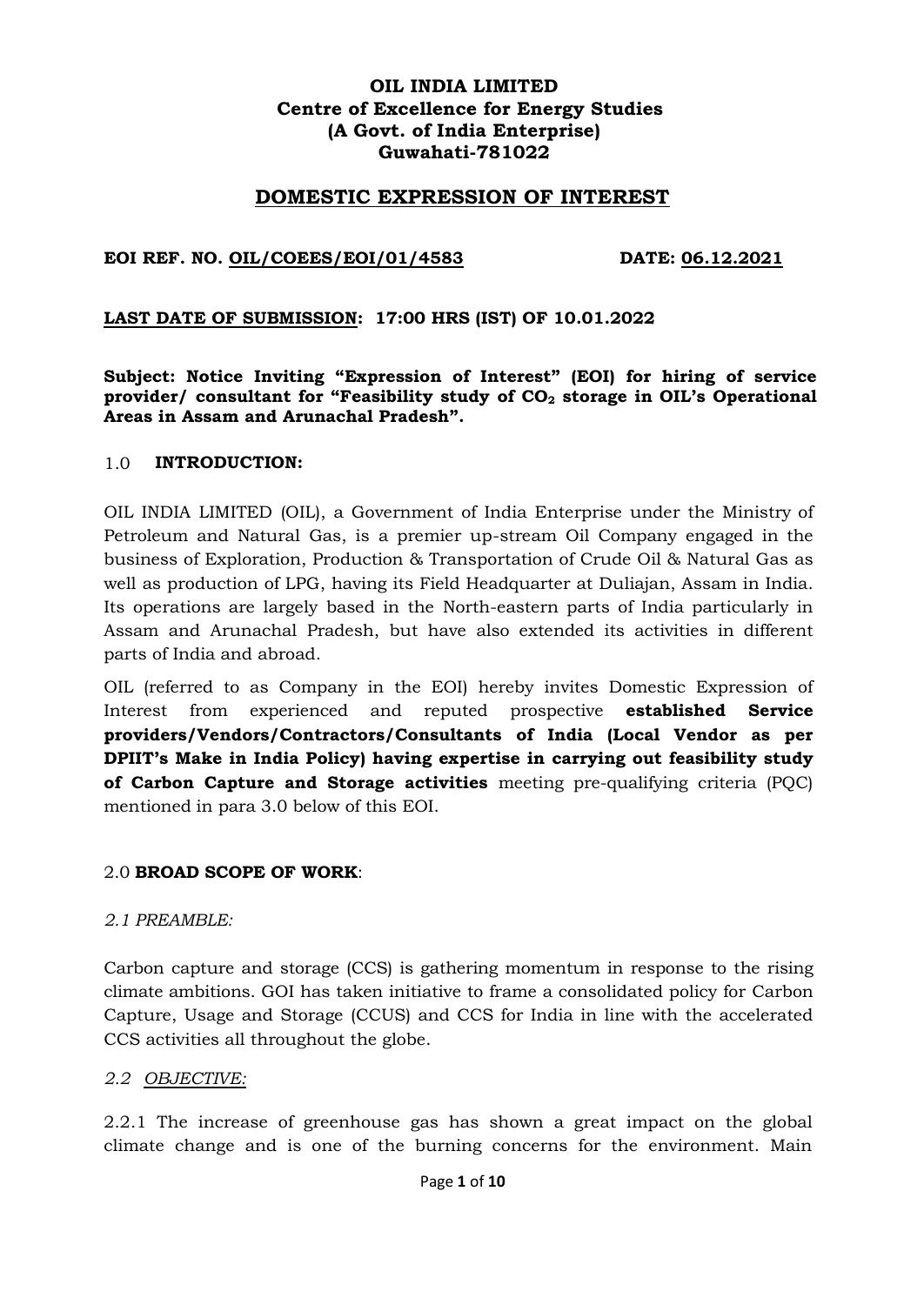component of these greenhouse gases, i.e. carbon dioxide  $(CO_2)$  has shown a tremendous growth with the overall development of nations. In addition to the natural  $CO<sub>2</sub>$  absorbers, reduction of atmospheric  $CO<sub>2</sub>$  may be achieved through capture of  $CO<sub>2</sub>$  from large point sources, and then injection into deep geological formations (including depleted oil and gas reservoirs) which trap the  $CO<sub>2</sub>$  for permanent storage.

2.2.2. In accordance to the efforts of GOI, OIL intends to evaluate its abandoned/ depleted reservoirs for permanent storage of  $CO<sub>2</sub>$ . As a part of requirement for the study, OIL invites this Expression of Interest (EOI) from established Service providers / Vendors / Contractors/ Firms/Consultants who have the expertise in evaluation of the feasibility of abandoned/depleted reservoirs for Carbon Storage.

2.2.3 OIL expects from the bidders to provide necessary information and their suggestions thereby assisting OIL in formulation of terms and conditions of any formal tender that may be floated for **"Feasibility study of CO<sup>2</sup> storage in OIL's Operational Areas in Assam and Arunachal Pradesh"**.

# *2.2.4 LOCATION OF THE AREA:*

OIL's operational Areas, where the CCS study is planned to be carried out is located in Upper Assam Basin near to OIL township of Duliajan, Assam.

# *2.2.5 SCOPE OF WORK:*

Scope of work under this EOI broadly encompasses the following jobs:

- a) To provide assessment/screening of the abandoned/depleted reservoirs of OIL for the  $CO<sub>2</sub>$  storage considering the regional geology aspects comprising of:
	- i. Assessment of the presence of laterally extensive seal above the injection zone to prevent the flow communications with economic and /or environment receptors.
	- ii. Review of the geologic fault system prevalent in the area for assessment of sufficiently stable geological environment to give confidence that containment will not be jeopardized by the natural tectonic activity and absence of existing flow paths along geological faults that penetrates the storage complex.
	- iii. Volumes of  $CO<sub>2</sub>$  that can be accommodated in the reservoirs safely along with well injectivity.
	- iv. Any other issue that may be deemed essential.
- b) Evaluate the regional proximity analysis including the identification of protected and sensitive areas, population centers, existing resource development in the area of identified carbon storage project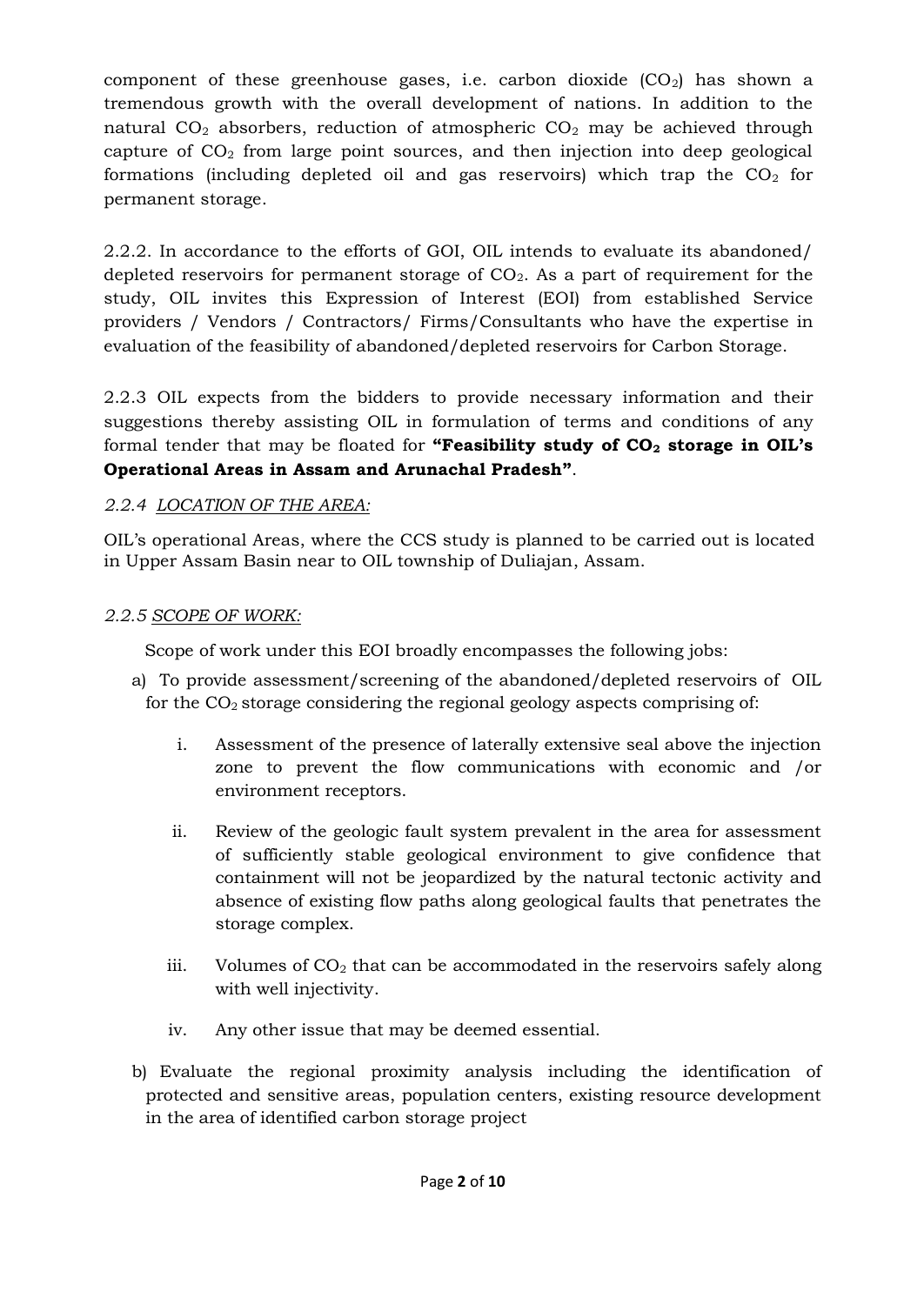- c) To prepare or evaluate existing environmental and social safeguard plans for adequacy of the  $CO<sub>2</sub>$  storage Sites
- d) To review the status of all the well of the reservoir for its integrity, condition of casing and possibility of the leakage in the reservoirs shortlisted for the Carbon storage.
- e) Environmental Impact Assessment to identify the potential negative impacts and extent to which they can be mitigated. Provide information on specific permissions / approvals required regarding management of environmental impact issues. Estimate the time and costs associated with this process

## 2.2.6 PERIOD OF CONTRACT

Contract Duration may be initially for one year which may be extended for another one year on mutual agreement. However, exact duration will be conveyed during tendering.

## 3.0 **PRE-QUALIFICATION CRITERIA**

Considering that the Project is one of its kind to be tried first in India in field level, it is anticipated that the prospective interested party is technically as well as financially competent on its own or can participate through a consortium of companies or Joint Venture. Consortium or Joint Venture EOI(s) shall be submitted clearly defining the role/scope of work of each partner of Joint Venture/members of the consortium.

The interested party must fulfill the following minimum qualification criteria:

# *(i) PREVIOUS EXPERIENCE:*

- **(a)** Should have experience of at least one similar work of about Rs. 2.50 Crore in previous 7 years to be reckoned from the original bid closing date of this EOI. Similar works specifically means  $CO<sub>2</sub>$  Storage project evaluation worldwide.
- **(b)** For Past experience, documents like previous PO/Contract, Completion certificate etc to be submitted in support of the above experience. Further, list of projects where feasibility study of  $CO<sub>2</sub>$ Storage has been carried out in the last three years, with completion certificates shall also be considered for above experience.
- **(c)** Details of current commitments including percentage completion of the ongoing works may also be submitted.

## *(ii) FINANCIAL CRITERIA:*

a) The bidder must have annual financial turnover of at least of **Rs.2.50 Crores (Rupees Two Crore and Fifty lakhs only)** in any of preceding three (3) financial years reckoned from the original EOI submission date.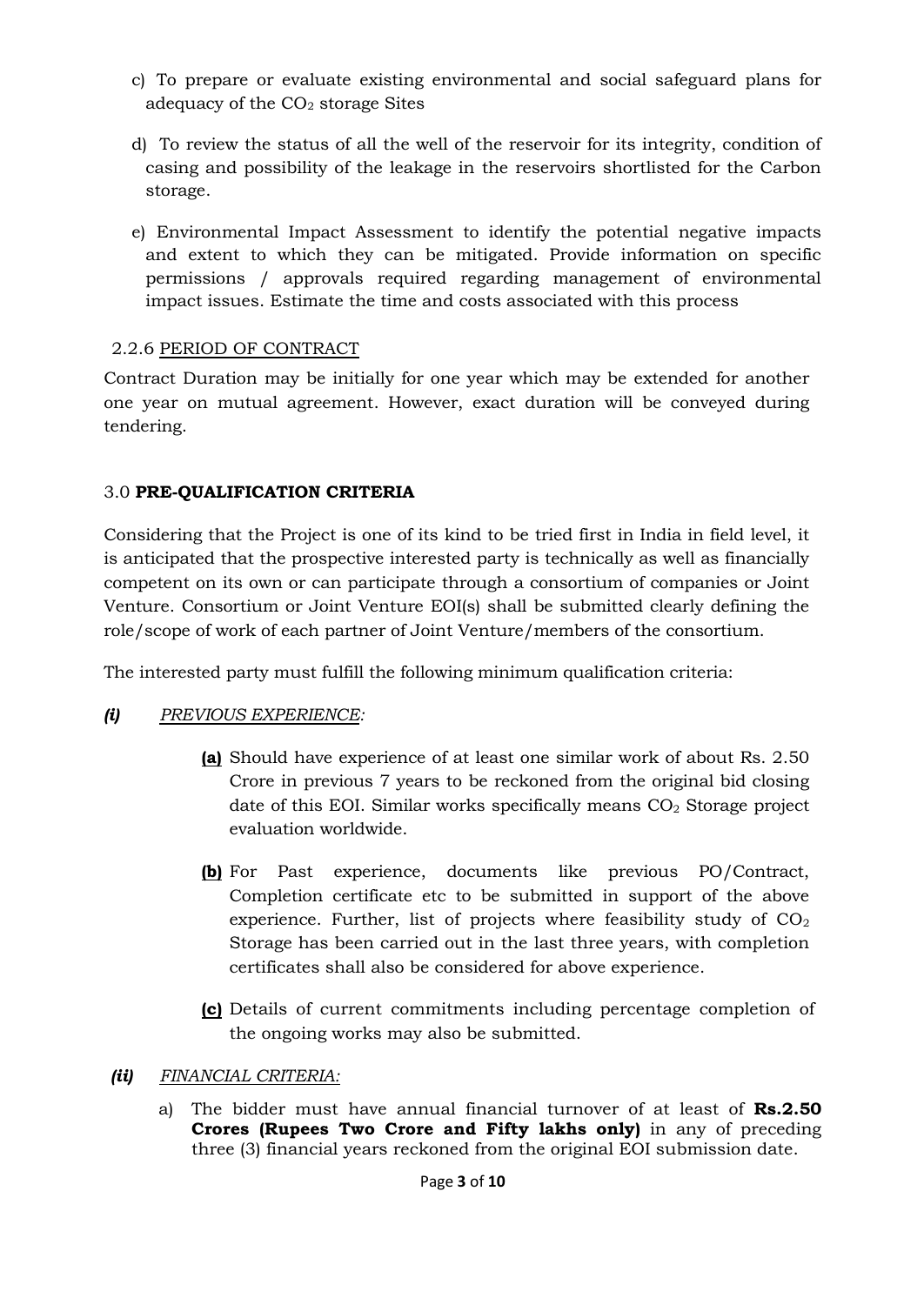b) "Net Worth" of the bidder should be positive for the preceding financial/ accounting year.

## *Notes to Clause 3(ii) (a) & (b) above:*

- a) For proof of Annual Turnover & Net worth any one of the following document must be submitted along with the bid:
	- i) A certificate issued by a practicing Chartered/Cost Accountant (with Membership Number and Firm Registration Number), certifying the Annual turnover & Net worth as per format prescribed in **Proforma-1** OR
	- ii) Audited Balance Sheet along with Profit & Loss account.
- b) Considering the time required for preparation of Financial Statements, if the last date of preceding financial / accounting year falls within the preceding six months reckoned from the original EOI submission date and the Financial Statements of the preceding financial / accounting year are not available with the bidder, then the financial turnover of the previous three financial / accounting years excluding the preceding financial / accounting year will be considered. In such cases, the Net worth of the previous financial / accounting year excluding the preceding financial / accounting year will be considered. However, the bidder must submit an affidavit/undertaking in support of the same as per **Proforma-II**.
- c) In case the bidder is a Central Govt. Organization/PSU/State Govt. Organization/Semi-State Govt. Organization or any other Central/State Govt. Undertaking, where the auditor is appointed only after the approval of Comptroller and Auditor General of India and the Central Government, their certificates may be accepted even though FRN is not available. However, bidder to provide documentary evidence for the same.

#### 4.0 **EOI SUBMISSION**:

While submitting the Offer/Interest by the prospective interested parties, they have to submit the following information/documents apart from the documents as required as per PQC and as per Scope of Work of the EOI:

## *A) Company information as under:*

- a) Name of the Contractor/Service Provider.
- b) Address, Phone, E-mail of the Contractor/Service Provider.
- c) If a Joint Venture/Consortium is proposed, Name, Address, Phone, E-mail of all Joint Venture partners/consortium members. In case of JVC /Consortium bidding, an MOU in a prescribed format to be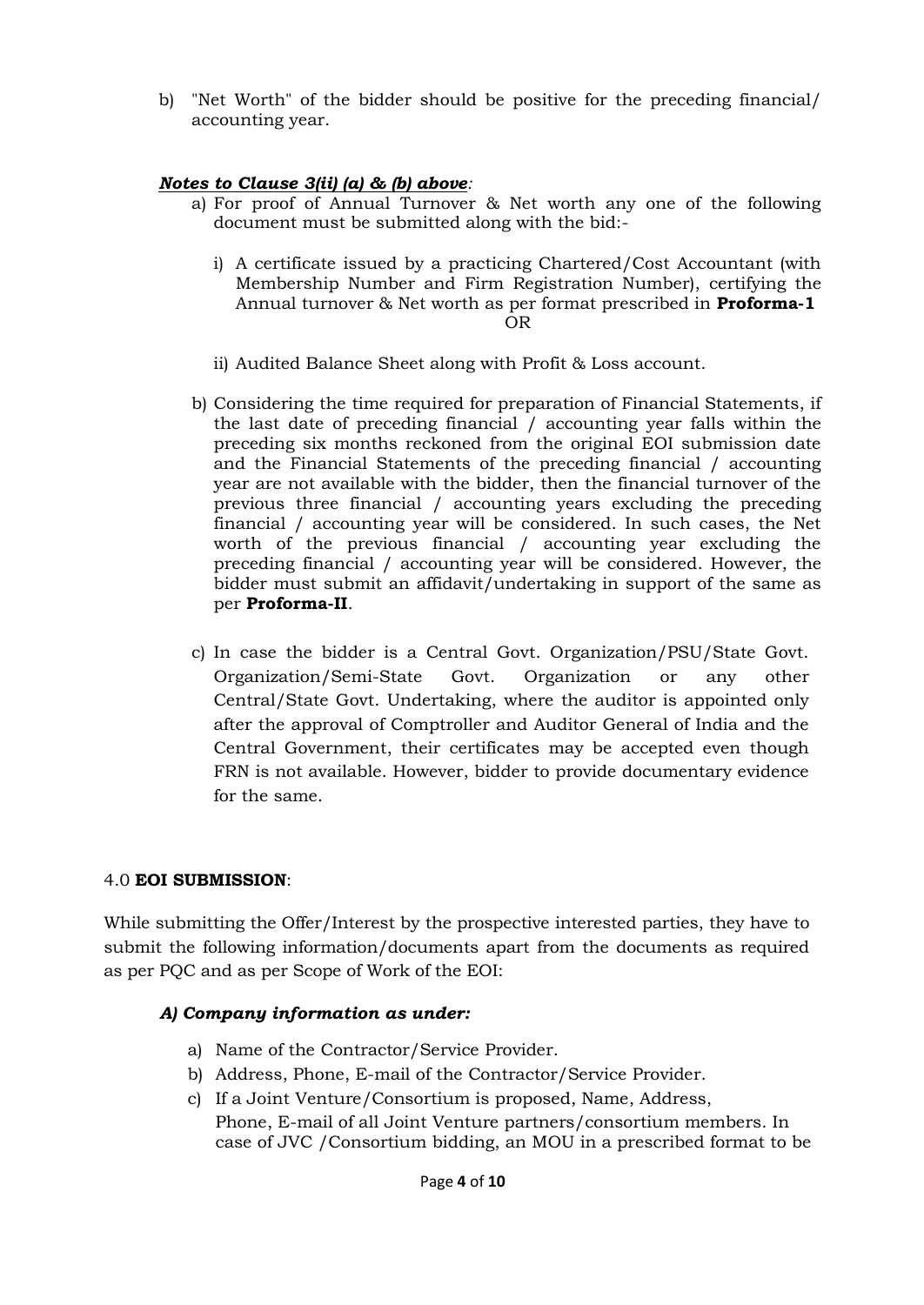submitted which will be sent during tendering if JVC or Consortium bidding is allowed.

- d) Organization Structure of the Contractor/Service Provider.
- e) Information on completed/ongoing relevant projects as per Annexure A

### *B) Manpower and Infrastructure Details:*

- (a) Details of Key Members who shall be involved in the project, including their experience levels.
- (b) Details of infrastructure available for  $CO<sub>2</sub>$  Storage evaluation studies.

### 5.0 **GENERAL NOTES:**

- (i) All documents submitted along with the EOI should be clear & legible.
- (ii) The documents should be submitted in English language.
- (iii) The EOI is liable to be ignored in case of submission of any misleading

/false representation by the Technology Provider/Service Provider/ Contractor/ Vendor/ Company.

- (iv) OIL INDIA LIMITED reserves the right to ignore any or all EOIs and also to curtail/ enhance the scope of work stated above, if required, without assigning any reason thereof.
- (v) This EOI is non-binding in nature and submission of information should not be considered as shortlisting / selection for company in any subsequent RFP/ Tender/ Bid process that may be undertaken in future.
- (vi) OIL reserves the right to terminate the EOI process at any point of time without assigning reason.
- (vii) No participant shall contact OIL on any matter relating to the EOI after the last date of submission of EOI unless requested for so in writing. Any effort by the bidder to influence OIL in the decision making in respect of EOI will result in the rejection of that bidder.
- (viii) Based on the responses received against this invitation, a virtual meeting/ offline discussion (as per convenience of OIL) may be held with the responding Technology Provider/ Service Provider/ Contractor/ Vendor/ Company to discuss on the information/ views submitted. Date and time shall be intimated separately.
- (ix) All expenditure incurred in preparation / submission or presentation of this EOI shall be borne by the participating firm.

#### 6.0 **SUBMISSION OF EOI:**

6.1 Interested Parties/Vendors/Contractors/Service Providers having relevant experience and expertise (details are available at OIL's websit[e-www.oil-](http://www.oil-/)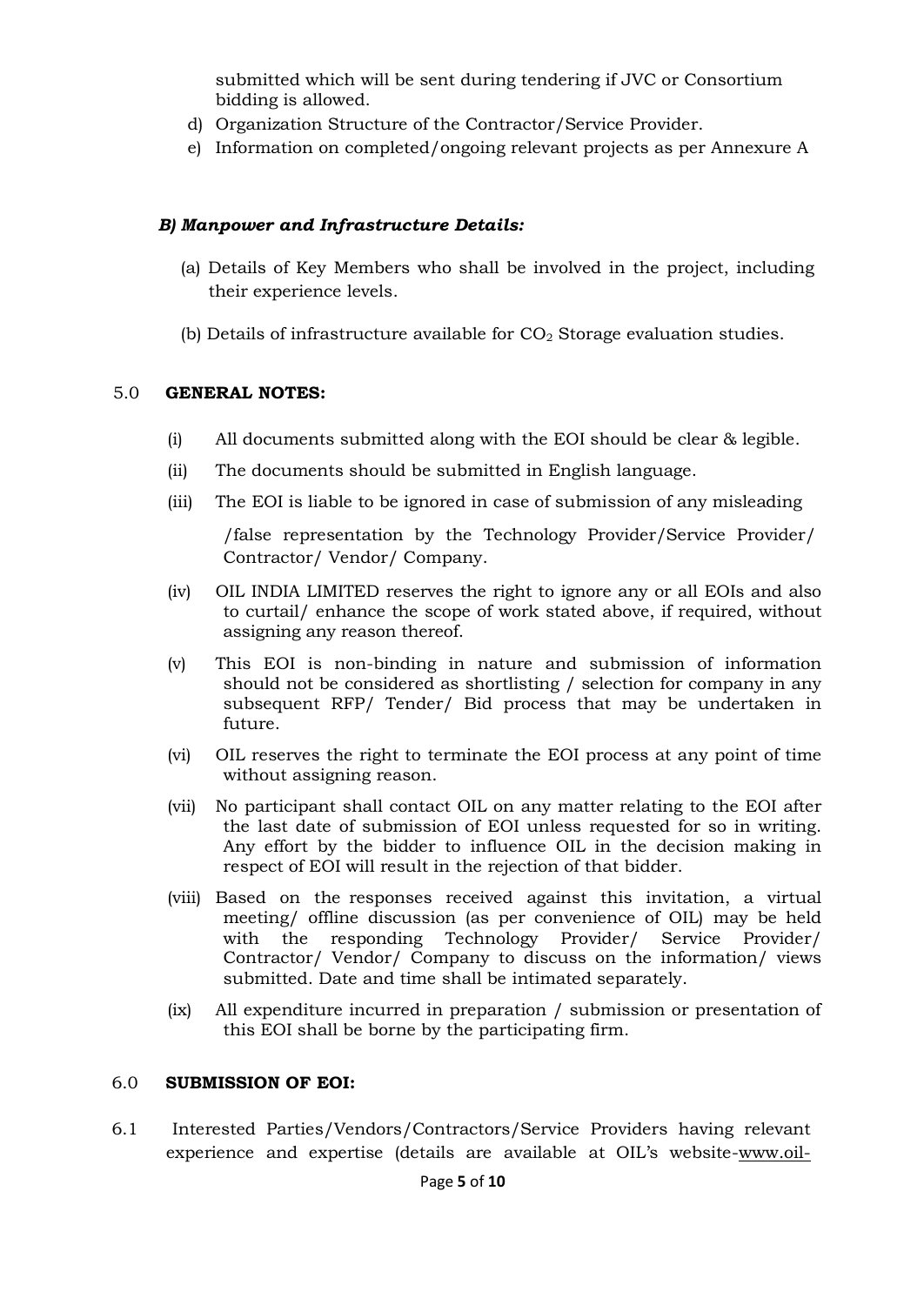india.com) are invited to submit their EOI(s) at our e-mail ids: [coe@oilindia.in,](mailto:coe@oilindia.in) [kckalita@oilindia.in,](mailto:kckalita@oilindia.in) [ranjitd@oilindia.in,](mailto:ranjitd@oilindia.in) [j\\_topno@oilindia.in,](mailto:j_topno@oilindia.in) [akhtar\\_ahmed@oilindia.in](mailto:akhtar_ahmed@oilindia.in) within **10/01/2022 upto 17:00 Hrs (IST)** or hard copies of the EOI in sealed envelopes super-scribing **Expression of Interest (EOI) for ''Feasibility study of CO<sup>2</sup> storage in OIL's Operational Areas in Assam and Arunachal Pradesh"** through courier/ post to the following address:

# CGM-CoEES

## OIL INDIA LIMITED Centre of Excellence for Energy Studies INTEGRA, Rukminigaon, G. S. Road Guwahati -781022, ASSAM, INDIA

6.2 In case the above-mentioned date happens to be a non-working day for OIL in Guwahati due to Bandh/holiday or for any other reason(s), EOI(s) shall be received up to the next full working day till 15:00 Hrs. (IST) and opened accordingly. EOI may be sent by e-mail /post/ courier service or delivered personally at the address mentioned above in Para 6.1. However, OIL shall not be responsible for any consequence arising out of delay in receipt or nonreceipt of EOI.

> CGM-CoEES OIL INDIA LIMITED Centre of Excellence for Energy Studies INTEGRA, Rukminigaon, G. S. Road Guwahati -781022, ASSAM, INDIA

> > \*\*\*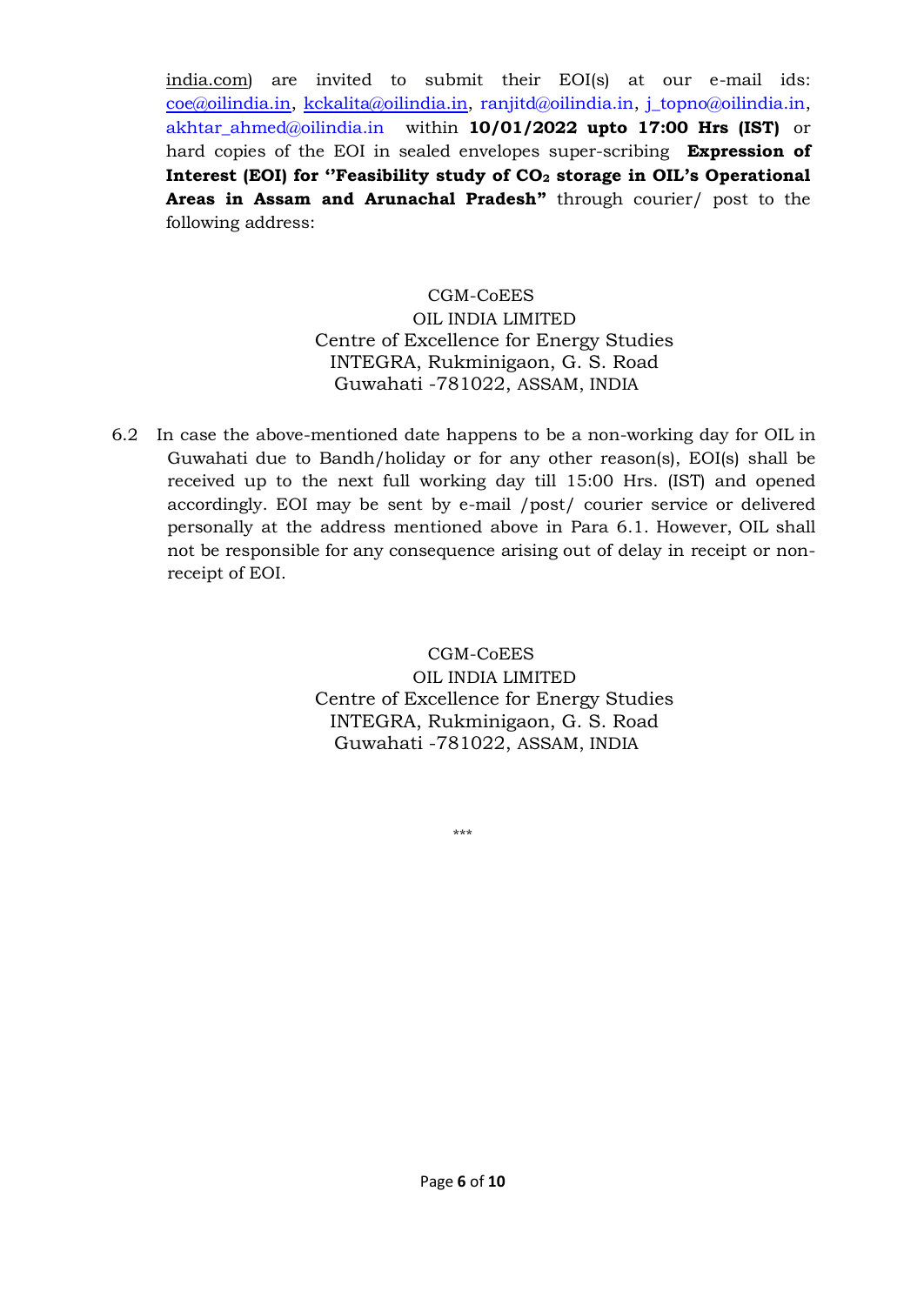# **ANNEXURE-A**

Experience of providing services as mentioned in the PQC during the last three years proceeding to the scheduled closing date of this EOI.

| S1.<br>No      | Contract<br>No. | Name &<br>contact<br>details of<br>client | Place of<br>Operation | Details of Services | Start date<br>of contract | End date<br>of contract |
|----------------|-----------------|-------------------------------------------|-----------------------|---------------------|---------------------------|-------------------------|
|                |                 |                                           |                       |                     |                           |                         |
| $\overline{2}$ |                 |                                           |                       |                     |                           |                         |
| 3              |                 |                                           |                       |                     |                           |                         |

N.B: Please add rows & extra sheets if required.

Signature & Name of personnel:

Seal of Bidder Name of Vendor: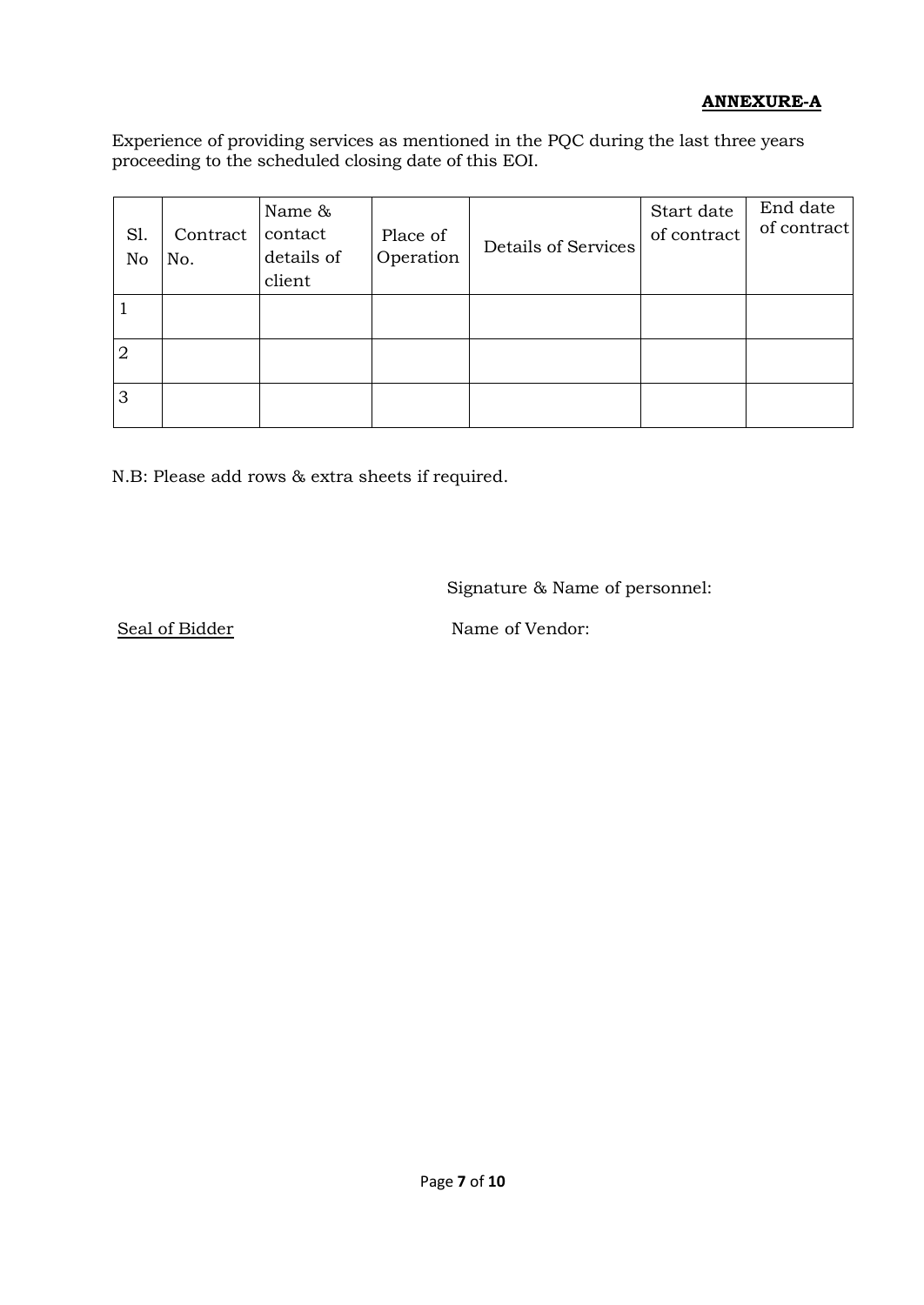## **ANNEXURE-B**

Details of current relevant work in hand and other contractual commitments of Vendor/Service Provider:

| S1.<br>No      | Contract<br>No. | Name &<br>contact<br>details of<br>client | Place of<br>Operation | <b>Details of Services</b> | Start date<br>of contract | End date<br>of contract |
|----------------|-----------------|-------------------------------------------|-----------------------|----------------------------|---------------------------|-------------------------|
|                |                 |                                           |                       |                            |                           |                         |
| $\overline{2}$ |                 |                                           |                       |                            |                           |                         |
| 3              |                 |                                           |                       |                            |                           |                         |

N.B: Please add rows & extra sheets if required.

Signature & Name of personnel:

Seal of Bidder Name of Vendor: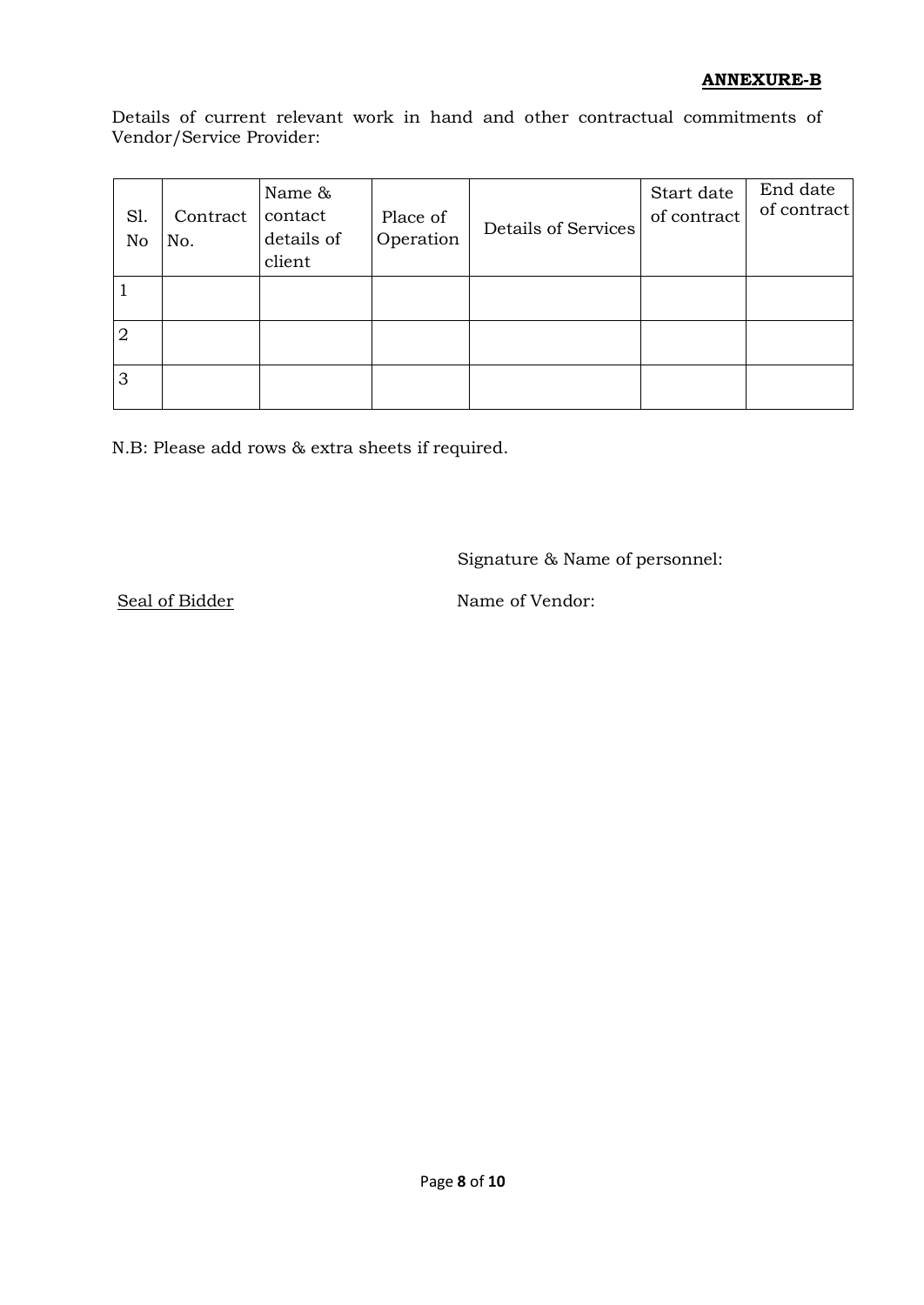### **CERTIFICATE OF ANNUAL TURNOVER & NET WORTH**

#### TO BE ISSUED BY PRACTISING **CHARTERED ACCOUNTANTS' FIRM** ON THEIR LETTER HEAD

### **TO WHOM IT MAY CONCERN**

 This is to certify that the following financial positions extracted from the audited financial statements of .......................................... (Name of the Bidder) for the last three (3) completed accounting years upto ……………..**(as the case may be)** are correct.

| <b>YEAR</b> | <b>TURN OVER</b><br>In $INR$ (Rs.) | <b>NET WORTH</b><br>In INR (Rs.) |
|-------------|------------------------------------|----------------------------------|
|             |                                    |                                  |
|             |                                    |                                  |
|             |                                    |                                  |

Place:

Date:

Seal:

Membership Number and Firm Registration Number:

Signature:

Unique Document Identification Number (UDIN):